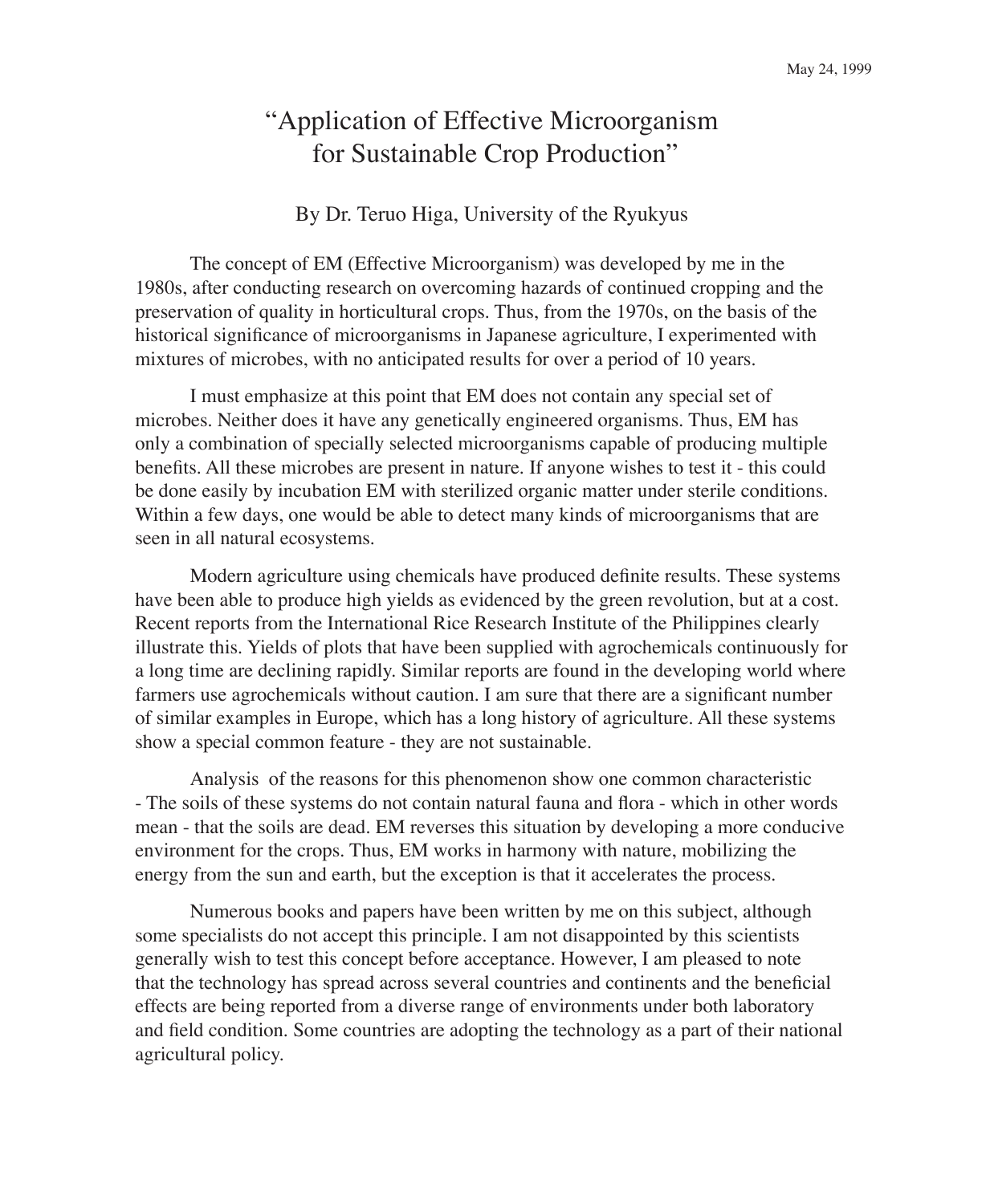The basis of action of EM can be related to a general method of classifying microorganisms. This can be classified as Reviving, Neutral or Disintegrating types. The microorganisms found in EM are also found in nature and can be classified as the reviving types. They act harmoniously to develop a more productive and sustainable system of agriculture. For example, the reviving types enhance the soil biological, chemical and physical properties, while acting as synergists. The reviving types could also change the neutral types to beneficial types. All of these decompose organic matter to produce growth requirements of crops and reduce pollution. In contrast, the disintegrating types cause diseases. EM can suppress these disintegrating types.

The action of EM does not occur in isolation. The microorganisms in EM also need food - Thus the effectiveness of EM is best obtained with organic matter. The microbes have the ability to breakdown the organic matter thus releasing beneficial soluble substances such as amino acids, sugars, alcohol, hormones and similar organic compounds. These are absorbed by plants, and thus growth is enhanced. In animal husbandry, EM promotes the breakdown of manures rapidly, thus eliminating foul odors, while producing good quality organic manures. In this process EM suppresses disease causing organisms. Thus, EM can be best described as a methodology capable of providing solutions to the problems of food, diminishing resources, environmental pollution and health. It is a very good solution to the problems of modern agriculture, as it is capable of supporting the basis of food production the soil and the environment, by transforming a disease inducing system to one of continuing productivity.

The developments of EM do not end here. The more recent developments include the use of EM in health and sanitation programs in Japan and several Asian countries. We are in the process of deriving EM products for industry as well.

Beneficial bioactive substances produced by microbes have one common aspect - They are antioxidants. The effect of these substances is via the prevention of oxidation of matter and living bodies, a concept known for a long time. Thus they play an important role, as all types of matter on earth, both living and non living, deteriorate through the process of oxidation causing malfunctioning of bodies of organs.

Antioxidant substances generated by Effective Microorganisms and the antioxidative emissions of waves that accompanies such processes have the strength to suppress harmful effects of oxidation. This phenomenon also has the capacity to transform oxidized matter to its original condition, regardless of its state of disintegration.

The process of antioxidation where reduction takes place, has been identified as one of entropy. This causes a difference in the activity of SOD (a free radical deionizing enzyme or super oxide dismutase) of living bodies, a term used in medical sciences. With the bioactive substances generated by EM, some of which do not activate the SOD, remarkable results have been observed, This is due to the deactivation of free radicals that occur in materials and living organisms.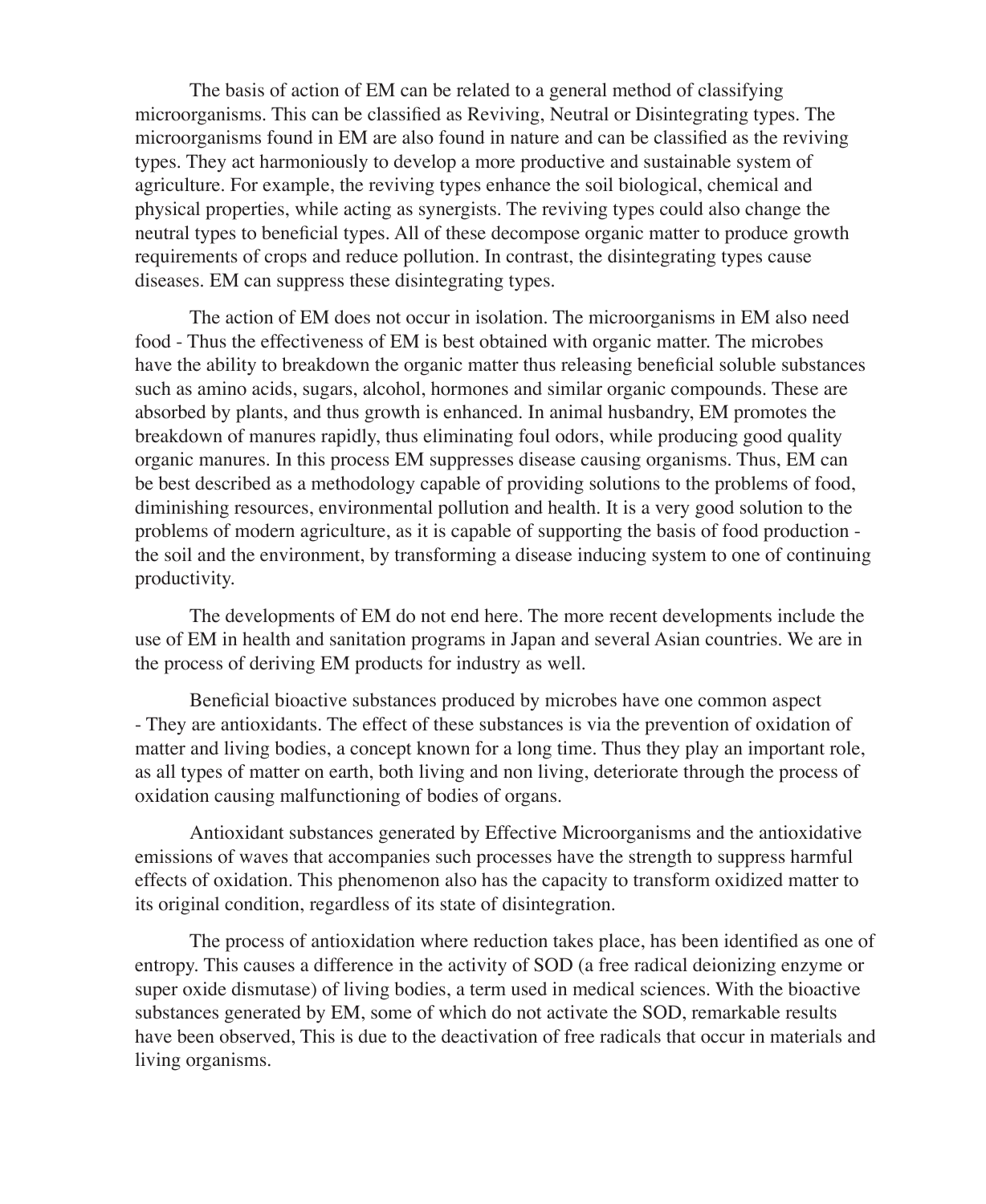The disintegrating types of microorganisms act in a complete opposite manner to that of the reviving types. These disintegrating types generate substances that promote oxidation, either directly or indirectly, and give rise to free radicals that cause the process of oxidation.

The neutral types of microorganisms consist of non dominant intermediate groups. These can be considered opportunistic as they can transform into reviving or disintegrating types on the basis of the atmosphere surrounding them. Thus in the reviving atmosphere, they transform into the antioxidating or reviving types.

The destruction of agricultural lands and the deterioration of the environment could also be viewed as a process of oxidation. Within this concept, diseases in all living organisms could also be considered a process of excessive oxidation.

I must emphasize that the scope of the recent developments in EM and its technology is not limited to a narrow field of agriculture alone. Due to the ability of classified as microorganisms with a multiple uses.

The agricultural systems of today are undergoing much hardships at the present time. The solutions to these problems are not readily available through conventional systems of agriculture, nor are solutions in sight through this pathway. Hence problems of food scarcity looms in the future, while most countries are hoping to achieve self sufficiency and food security. The concepts and reality are getting further apart, rather than closing the gap.

Looking at solutions to this problem, one could easily identify that the maintenance of soil fertility and quality are two basic concepts that have been considered vital in achieving sustainability of tropical food systems. The conventional technologies of chemicals do not offer a clear solution, as the excessive use of agrochemicals have brought us to this situation. Hence one has to look at organic matter as a source of alterative nutrients.

Most farmers in the past have relied upon the forests and surroundings of crop fields or livestock to provide organic matter. However, these sources are fast drying up. Therefore, one has to look at non-traditional sources of organic matter. Studies done in many done in many parts of this world show that wastes, such as urban and even kitchen or industrial wastes could be developed into quality fertilizers, through the use of EM. Studies carried out at both homestead and urban levels clearly present this phenomenon. One could easily cite examples from many countries in the region. This system of using organic wastes for maintaining productivity not only supplies nutrients, but brings multidimensional benefits to the soils and plants, while cleaning up the environment and protecting nature.

The conventional agriculture practiced by most nations today are causing further problems. Industrialization is adding fuel to the fire. The excessive use of agro-chemicals and the application of chemical wastes to soils leave residues that kill the living organisms in soils. These not only kill the micro-fauna and micro-flora, but leave substances such as dioxin and PCBs. The problems have been identified and have been accepted as being more serious than originally expected. This problem has been compounded further as incurable diseases such as cancer, allergies, damages to the genetic structure of humans, animals and plants have been traced to these toxic substances. In the recent past, the residues of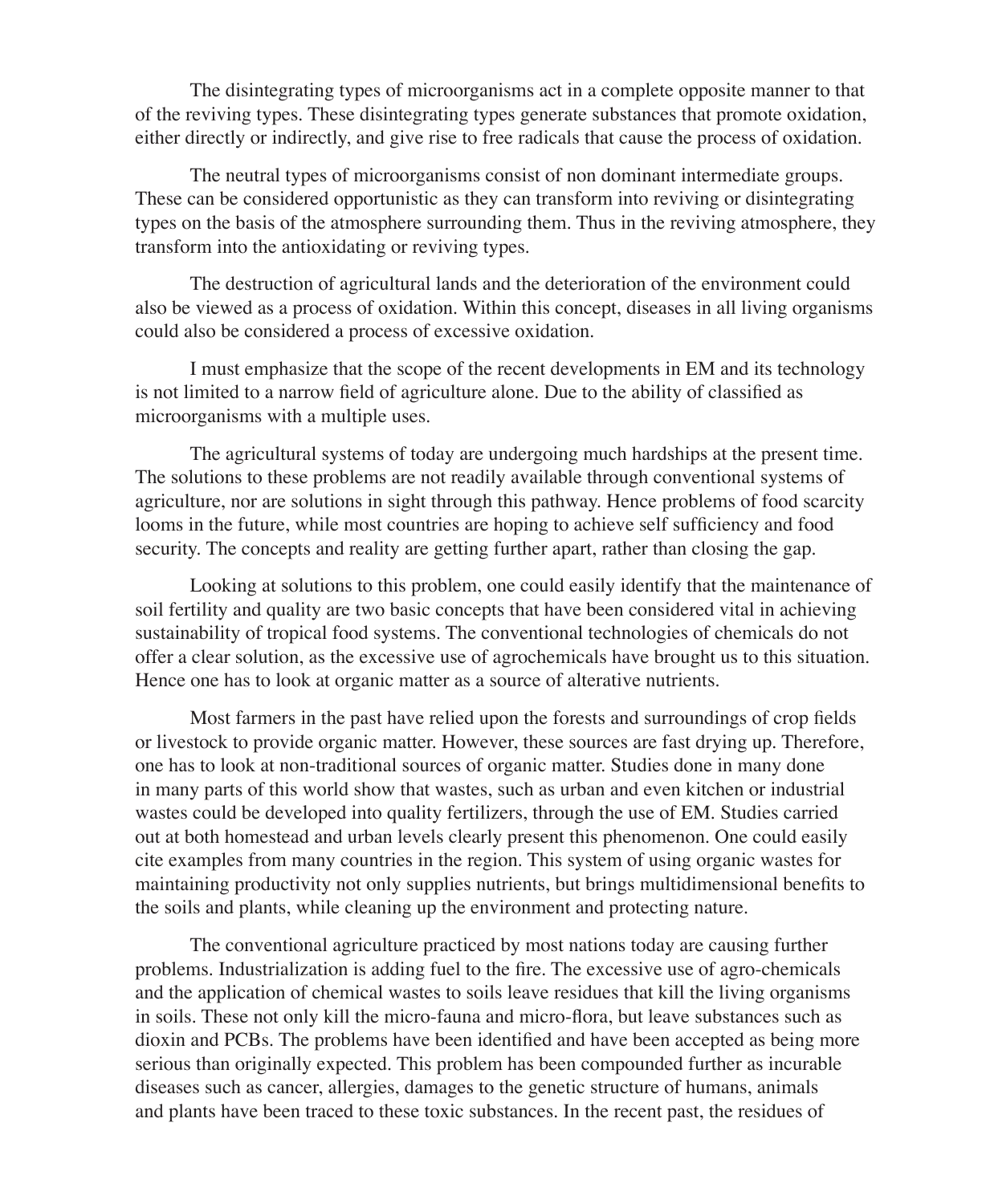agro-chemicals have been associated with illnesses which are commonly referred to as being caused by hormone disrupting substances. These facts have further been compounded due to phenomena such as acid rain, which are caused by chemicals and toxic chemical residues. These phenomena makes toxic heavy metals easily soluble, thereby affecting animal life, which results in problems that we hear about in our daily lives today.

The question is - How do we overcome these problems - to make this world a better place for humankind while maintaining, and more importantly, increasing agricultural productivity?

There are many options available to us. We could use very expensive machinery and technologies to overcome these problems. However, new innovations and technologies take time to develop, are very costly, and therefore beyond the reach of most developing countries which face these problems to the greatest extent.

The other option is the effective use of nature to do this work for us. Our environments are abound with microbes which have been doing all the cleaning for us. However, with the passage of time and with developments, we have neglected our basics and those little unseen microbes, who have made this world habitable for us. This could be identified as one of the primary causes of the problems today.

What is the solution to this? It is very simple since we can easily go back to the systems to develop the microbial life in our environments. However, nature is slow and the rate at which pollution is produced will not facilitate redevelopment.

In contrast, we could use mixtures of useful microbes to accelerate the process. This is what EM does. The microbes found commonly in all ecosystems and are extensively used in the food industry are blended together to form EM. This can effectively reduce pollution. The most recent research highlights that EM helps overcome problems of dioxin and PCBs. The use of EM in controlling conventional pollutants such as animal wastes, household, and city wastes including sewage is now in practice in many countries. I will not steal the presentations of this afternoon to illustrate the successes - You will hear from the users of the success in all continents of the world. The success is shown in the developed and developing nations, and EM is moving, I assure you of this. The secret of this success is what was told by me earlier - the technology is simple, low cost, highly efficient and safe. It uses microbes from the respective environments and does not contain genetically engineered organisms. Such modified organisms will not live in these diverse environments and no one will offer them freely as we do EM. Hence, I assure you a more safe place for humankind while maintaining, and more importantly, increasing food production, a concept that is advocated in Kyusei Nature Farming.

I do not want to explain the developments of Kyusei Nature Farming and EM in all countries. The presenters will do that - and I do not want to steal their show. Please be informed that at least five countries have adopted EM in their national programs and in many others prominent organizations are actively using EM in agriculture and environmental control.

However, I wish to take an example from a country that is always in the news at the present time, due to the publicity given by the international media on food problems in that nation.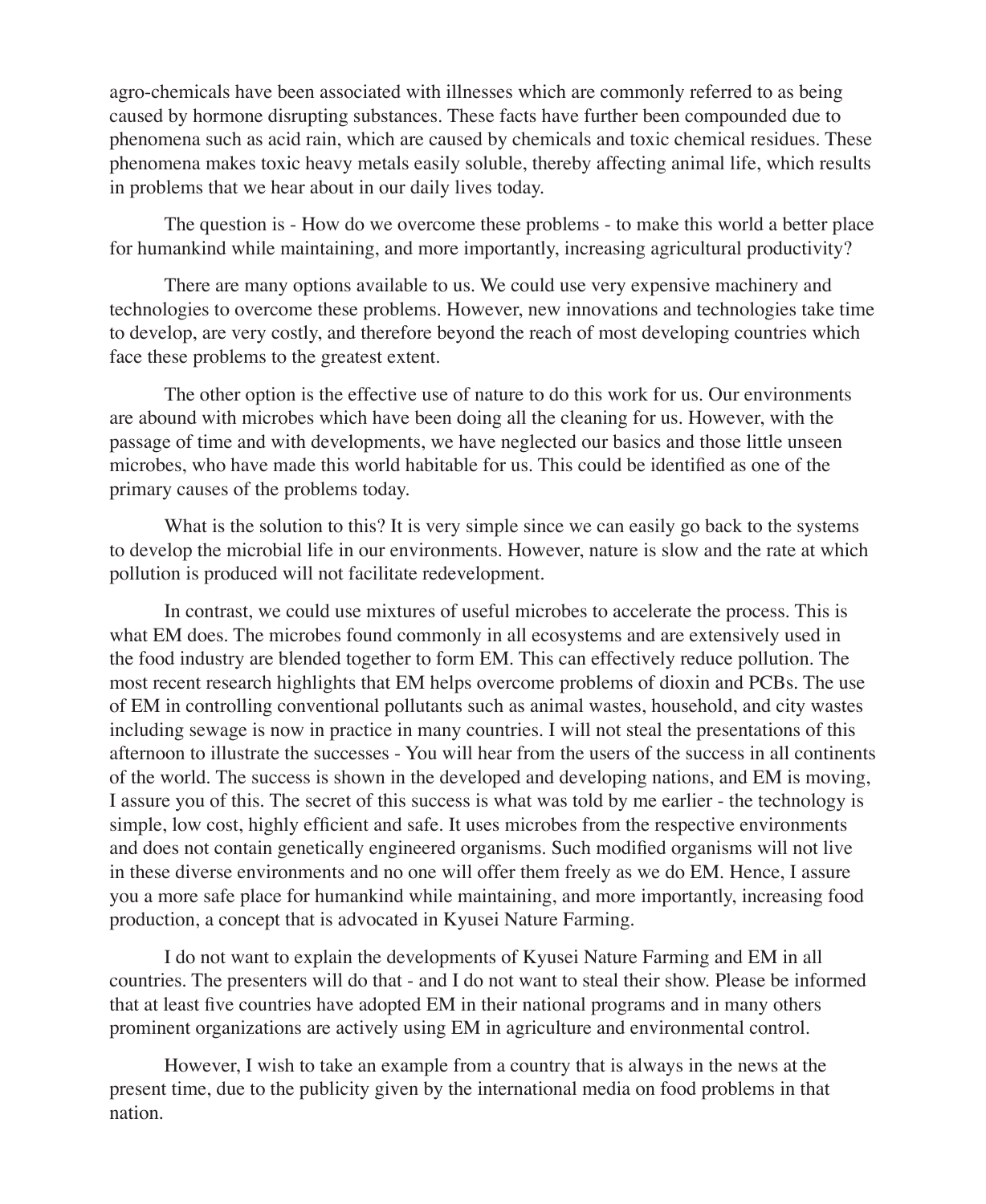The country is the Democratic People's Republic of Korea. This country, which is being shown as one filled with people without sufficient food is actually a front runner in using EM. They adopted EM in 1996, and applied 100,000 tons of EM in 1997. The results are so promising that the governmental officials are very confident that they have finally sought an answer to their food crisis.

I visited this country in October, 1998 and found that governmental officials are very happy and confident, and have projected a grain yield of 5 million tons. The country is happy if they could produce 4 million tons, which will protect its people form famine. Hence this target of 6 million is indeed a very good omen and you can realize the impact it would have - to produce 1 million tons of grain in excess of requirements. Therefore, they hope to use 200,000 tons of EM next year. This is a very good example of the benefits of this way of farming and that of EM.

I do not state that EM is the answer to all problems. Various other methods have been advocated in the past, and will be done in the future as well. However, at the present time, when problems of modern agriculture and environment has become the current theme, EM technology offers a multitude of answers to develop a sustainable basis for food production and preserve our environment.

In conclusion, I wish to state that you may not believe that the application of solutions of Effective Microorganisms can be extended to every field of human activity - However, all what I have stated is based on facts and experimentation in Japan, other Asian countries and also from the Americas. Further evidence will be forthcoming even from very conventional research institutes of the world, where this technology is undergoing rigorous testing.

We assure you of all possible assistance. I also hope that this lecture will enlighten you on the numerous possibilities of the technology of Effective Microorganisms to enhance the productivity of ecosystems, to ascertain the development of a sustainable agriculture and environment.

Thank you.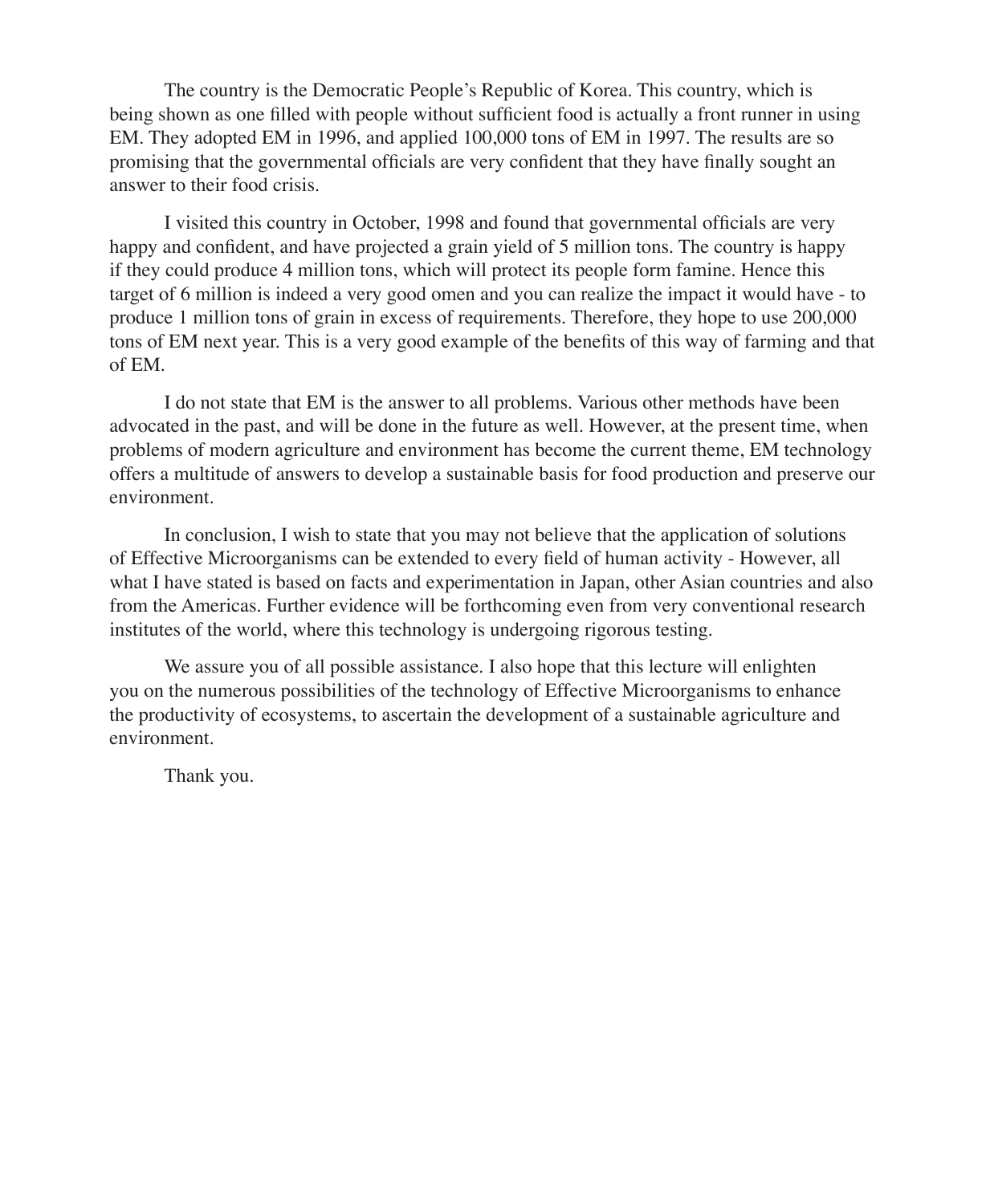## A. General Information on EM

### 1. What is EM?

EM stands for Effective Microorganisms. It was developed by 1980 and has been put to use for 18 years now.

## 2. Types of Microorganisms in EM

EM is a multi-culture of major microorganisms such as photosynthetic bacteria, lactic acid bacteria, and yeasts with those found in nature and capable of coexisting with other major microorganisms. Microorganisms in EM, therefore, are found in nature in just about any part of the world; they are not genetically engineered.

## 3. Non-toxicity of EM - or - Bio-safety of EM

Microorganisms in EM are limited to those used in food-processing or silage making and are confirmed in its non-toxicity by an accredited institution in Japan. In Japan, EM has been adopted widely in the producton of fermented products such as pickles, soy bean paste, yogurt, etc., or for maintaining the freshness of produce. There are even many who ingest EM for their health. To date, there are no cases of bad incidents with EM in the past 18 years.

## 4. Quality control

The quality of EM is maintained by the following factors:

| a. pH level:        | Below 3.5                                                                                                                                                                                                                                                                                                            |
|---------------------|----------------------------------------------------------------------------------------------------------------------------------------------------------------------------------------------------------------------------------------------------------------------------------------------------------------------|
| b. Smell:           | Sweet-sour aroma (must not be used when it smells strongly irritating or<br>malodorous)                                                                                                                                                                                                                              |
| c. Microbial count: | Over $103$ per ml for each of photosynthetic bacteria, lactic acid bacteria,<br>and yeasts (less effective if any is less than that count). As for the other<br>group, it can be said that the higher the counts are the better the quality of<br>EM is, but that no count is required on these for quality control. |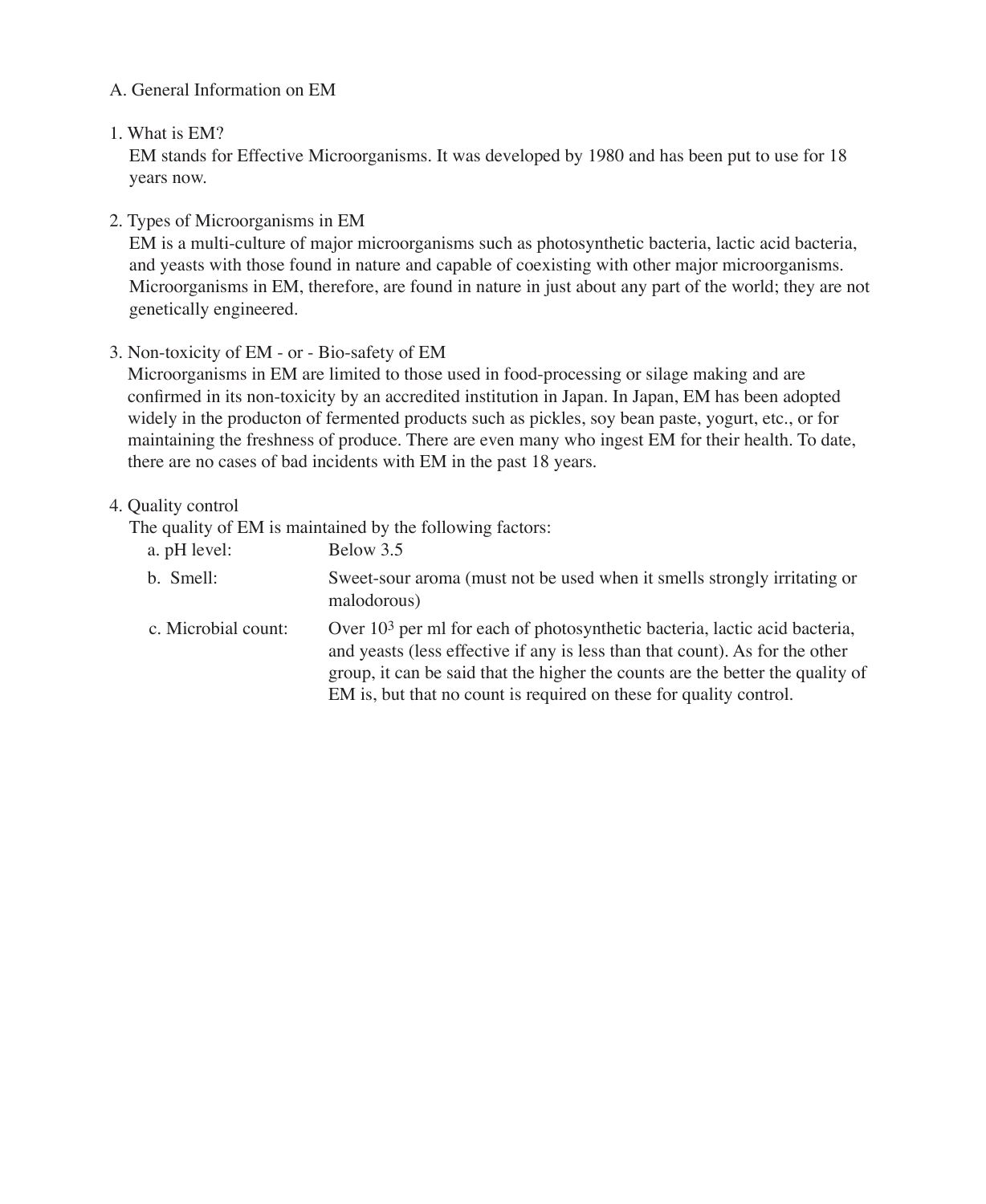#### B. The Application of EM to Agriculture

1. Expanded adoption by Nature Farming advocates to conventional farmers.

EM has been adopted first by those who supported Nature Farming with its emphasis on "no pesticides and no chemical fertilizers." Recently, however, as its ability to decompose pesticide residues and toxins in the soil has become widely known, it started being adopted by those practicing conventional farming.

## 2. A wide range of adoption.

EM shows its effects only when it propagates enough and starts domination over the pathogenic microorganisms existing in the soil. The general method is to add to the soil EM treated organic matters, such as crop residue, weeds, animal excreta, and kitchen garbage after the fermentation is completed and the EM is well propagated. Household waste water, animal effluent, or waste water from food-processing factories of agro and aqua products, with EM propagated in it, will also bring about higher yields when irrigated to the field and rice-paddy. EM technology show the possibility for solving problems related with environment, water, and hygiene all at the same time.

3. As countermeasures to diseases and pests.

As EM increases its population in the soil, soil-borne diseases are rapidly reduced. In some cases two or three cropping with EM will make it possible to grow crops without pesticides and chemical fertilizers. For this purpose, EM and other EM fermented liquid materials are used in place of the pesticides. The users themselves can develop EM extended organic liquid and solid from EM stock.

4. Crop yields and quality.

Yield is expected to increase by 20% to 30% with the general use of EM and even by 50% to 100% when a high level of EM is maintained in the soil. Produce taste better, with higher content of vitamins C and E for some, show longer storage life, and show characteristics of general health products when consumed. Secondary products processed from these crops such as wine, juice, catchup, etc., also show better quality.

## C.. Application of EM to Animal Husbandry

Application of EM through fermented feed (silaged), adding to drinking water, and spraying inside the animal barn will reduce bad odor as well as pests such as flies, maggots, etc., drastically.

The improvements in meat quality, egg-laying rate, and dairy production. Specially noted is the high quality of eggs and milk.

EM-X can be used together with EM, eliminating the use of antibiotics and other medicines altogether.

Excreta from animals treated with EM will have less odor and become a high quality organic fertilizer, which farmers are eager to receive nowadays. The urine also becomes a high quality liquid fertilizer. The overflow, which comprises of the clear parts of the effluent, will start cleaning the waters when led to the river, as well as make it healthier for water creatures to grow better.